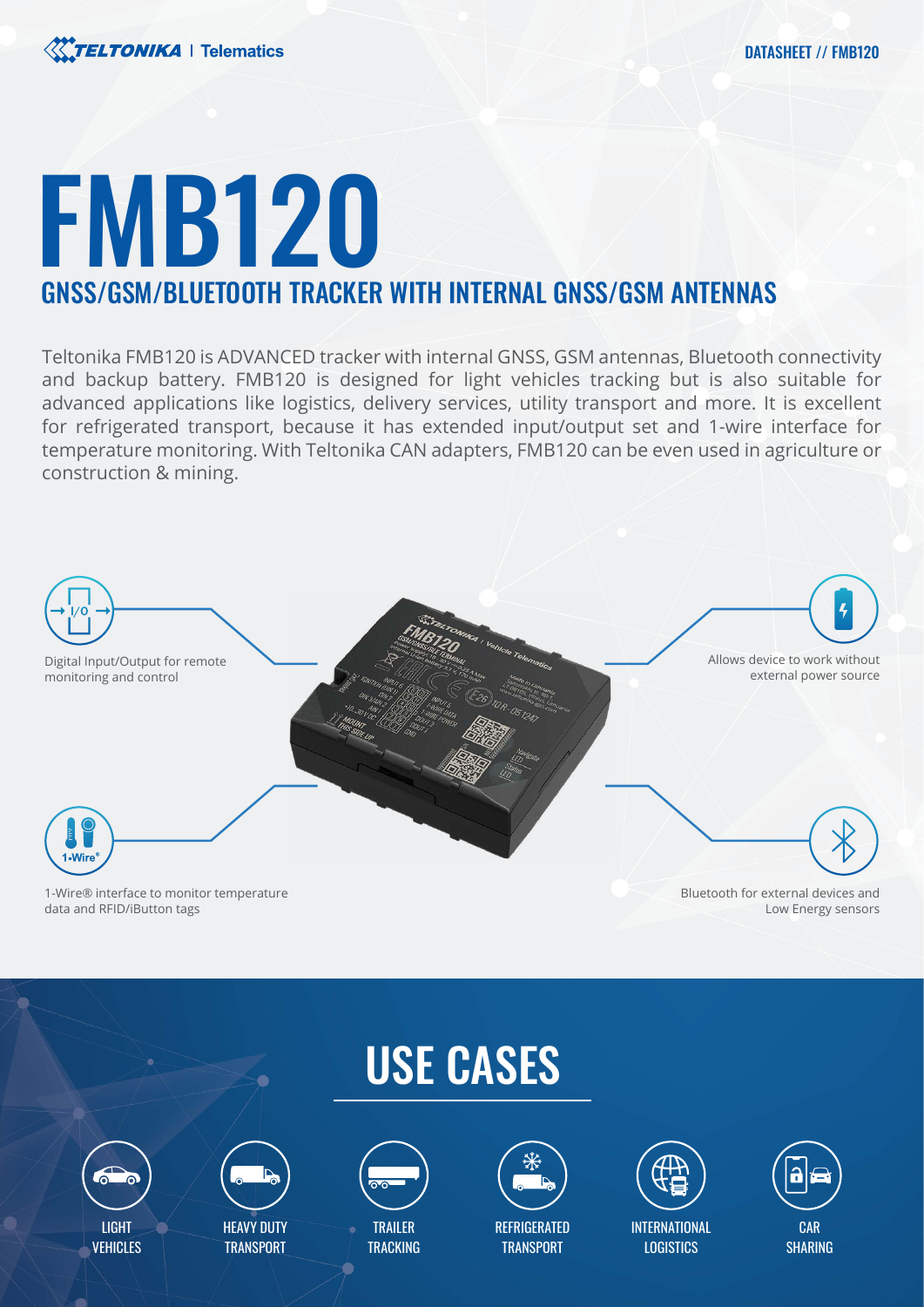





| <b>Module</b>                 |                                                                                                                                                           |
|-------------------------------|-----------------------------------------------------------------------------------------------------------------------------------------------------------|
| Name                          | Teltonika TM2500                                                                                                                                          |
| Technology                    | GSM/GPRS/GNSS/BLUETOOTH                                                                                                                                   |
| <b>GNSS</b>                   |                                                                                                                                                           |
| <b>GNSS</b>                   | GPS, GLONASS, GALILEO, BEIDOU, SBAS, QZSS, DGPS, AGPS                                                                                                     |
| Receiver                      | 33 channel                                                                                                                                                |
| Tracking sensitivity          | $-165$ dBM                                                                                                                                                |
| Position accuracy             | $< 2.5$ CEP                                                                                                                                               |
| Velocity accuracy             | < 0.1m/s (within +/- 15% error)                                                                                                                           |
| Hot start                     | < 1 s                                                                                                                                                     |
| Warm start                    | $<$ 25 s                                                                                                                                                  |
| Cold start                    | $< 35$ s                                                                                                                                                  |
| <b>Cellular</b>               |                                                                                                                                                           |
| Technology                    | <b>GSM</b>                                                                                                                                                |
| 2G bands                      | Quad-band 850 / 900 / 1800 / 1900 MHz                                                                                                                     |
| Data transfer                 | GPRS Multi-Slot Class 12 (up to 240 kbps), GPRS Mobile Station Class B                                                                                    |
| Data support                  | SMS (text/data)                                                                                                                                           |
| <b>Power</b>                  |                                                                                                                                                           |
| Input voltage range           | 10 - 30 V DC with overvoltage protection                                                                                                                  |
| Back-up battery               | 170 mAh Li-Ion battery 3.7 V (0.63 Wh)                                                                                                                    |
| Power consumption             | At 12V < 6 mA (Ultra Deep Sleep)<br>At 12V < 8 mA (Deep Sleep)<br>At 12V < 11 mA (Online Sleep)<br>At 12V < 20 mA (GPS Sleep)<br>At 12V < 35 mA (nominal) |
| <b>Bluetooth</b>              |                                                                                                                                                           |
| Specification                 | $4.0 + LE$                                                                                                                                                |
| Supported peripherals         | Temperature and Humidity sensor, Headset, OBDII dongle, Inateck Barcode Scanner, Universal BLE sensors<br>support                                         |
| <b>Physical specification</b> |                                                                                                                                                           |
| <b>Dimensions</b>             | 65 x 56.6 x 18.9 mm (L x W x H)                                                                                                                           |
| Weight                        | 55 g                                                                                                                                                      |